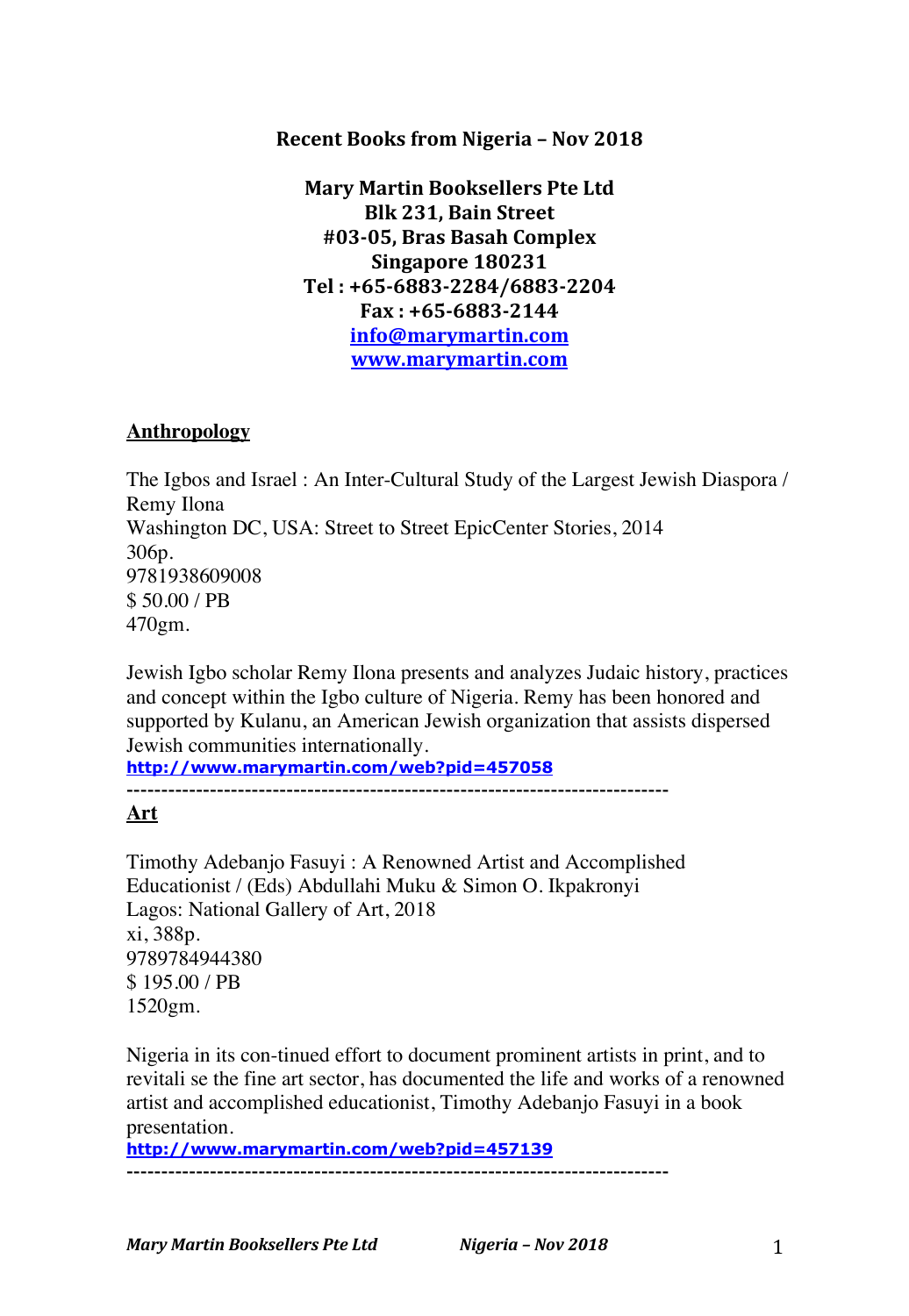Life In My City Art Festival : Theme – Twilight / (Curator) Mr. Chike Obeagu Enugu: Life In My City Art Festival, 2018 vi, 118p. \$ 40.00 / PB 478gm. **http://www.marymartin.com/web?pid=457140** ------------------------------------------------------------------------------

## **Biography**

The Many Colours of a Rainbow : The Biography of Senator A(h)madu A. Ali / Gideon S. Tsejai Zaria: Tamaza Publishing Co. Ltd., 2017 xvi, 424p. Includes Index 9789785467840 \$ 70.00 / PB 672gm. **http://www.marymartin.com/web?pid=457141** -------------------------------------------------------------------------------------------- Sultans of Sokoto : A Biographical History Since 1804 / (Eds) Alkasum Abba, Ibrahim M. Jumare & Shuaibu Shehu Aliya Zaria, Kaduna: Centre for Historical Documentation and Research, Ahmadu Bello University, Arewa House, 2017 xvi, 512p. Includes Index ; Maps 9789789569243 1. Nigeria--History. \$ 120.00 / HB 1070gm. **http://www.marymartin.com/web?pid=457142** -------------------------------------------------------------------------------------------- Nigerian Fourth Republic : Movers and Shakers / Dr. Tanu Ejenavwo Nigeria: Risafu and Company, 2018 xii, 541p. 9784222884 1. Presidents -- Nigeria. 2. Politicians -- Nigeria. 3. Nigeria -- Politics and government -- 1993-2007.

\$ 140.00 / PB

1190gm.

**http://www.marymartin.com/web?pid=457143**

--------------------------------------------------------------------------------------------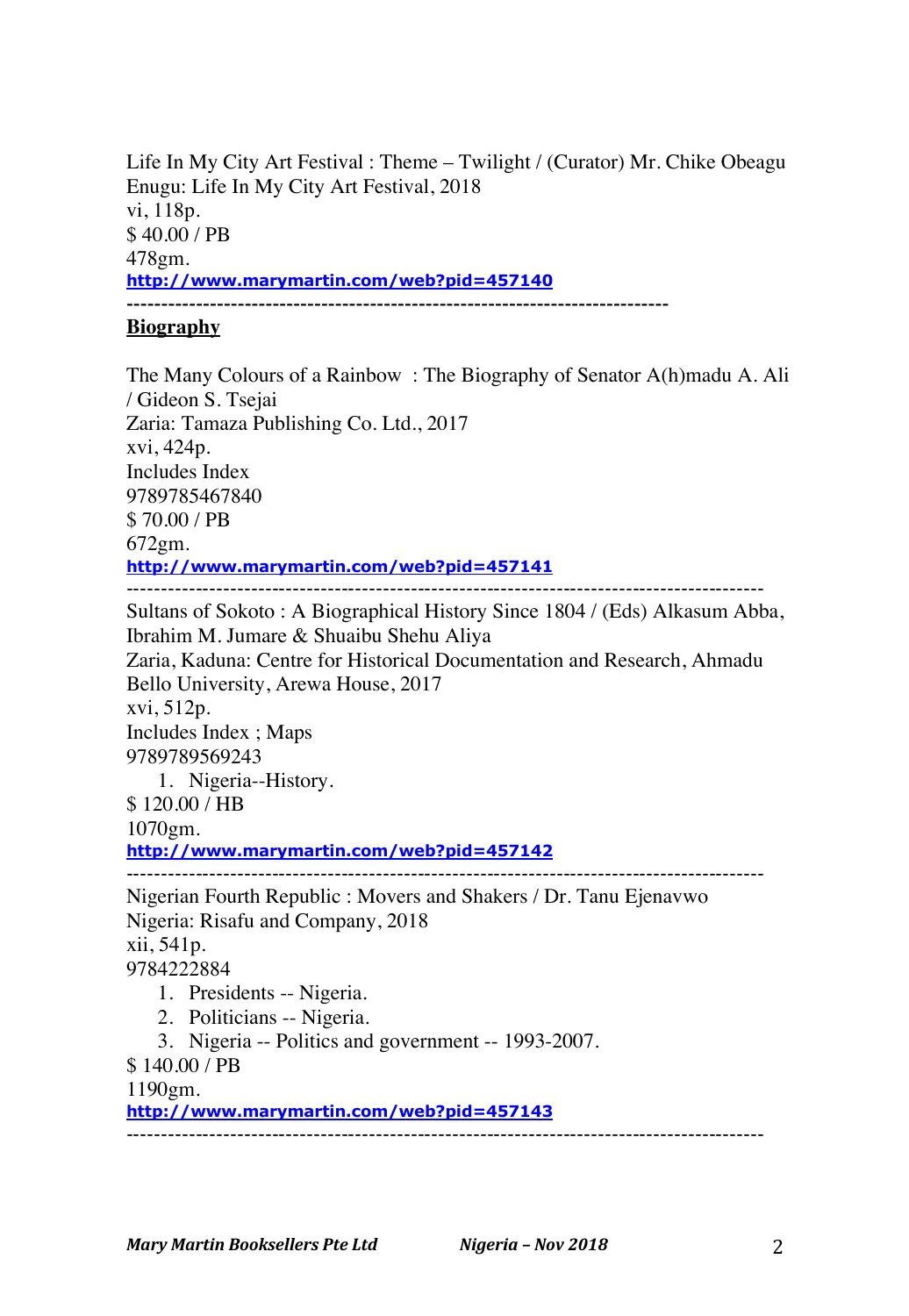# **Ecology/Environment**

The Environment: Man's Common Heritage or a Paradox :  $33^{\circ}$  Inaugural Lecture, Thursday 20<sup>th</sup> September 2018 / Professor Clement Didi Chup & Professor Michael U Adikwu Abuja: Inaugural Lectures Committee, University of Abuja, 2018 72p. ISSN: 2636-3059 \$ 10.00 / PB 82gm. **http://www.marymartin.com/web?pid=457144** --------------------------------------------------------------------------------------------

## **Economics/Development Studies**

International Journal of Media, Security and Development (IJMSD), Volume 4, Number 1, 2017 / (Ed-in-Chief) Prof Ike S. Ndolo Enugu: Interstate Communications, 2017 168p. ISSN: 2476-7808 \$ 50.00 / PB 440gm.

International Journal of Media, Security and Development (IJMSD) is a biannual peer reviewed multi-disciplinary journal publishing original and highquality articles covering a wide range of issues in the areas of media, security and development.

**http://www.marymartin.com/web?pid=457145**

--------------------------------------------------------------------------------------------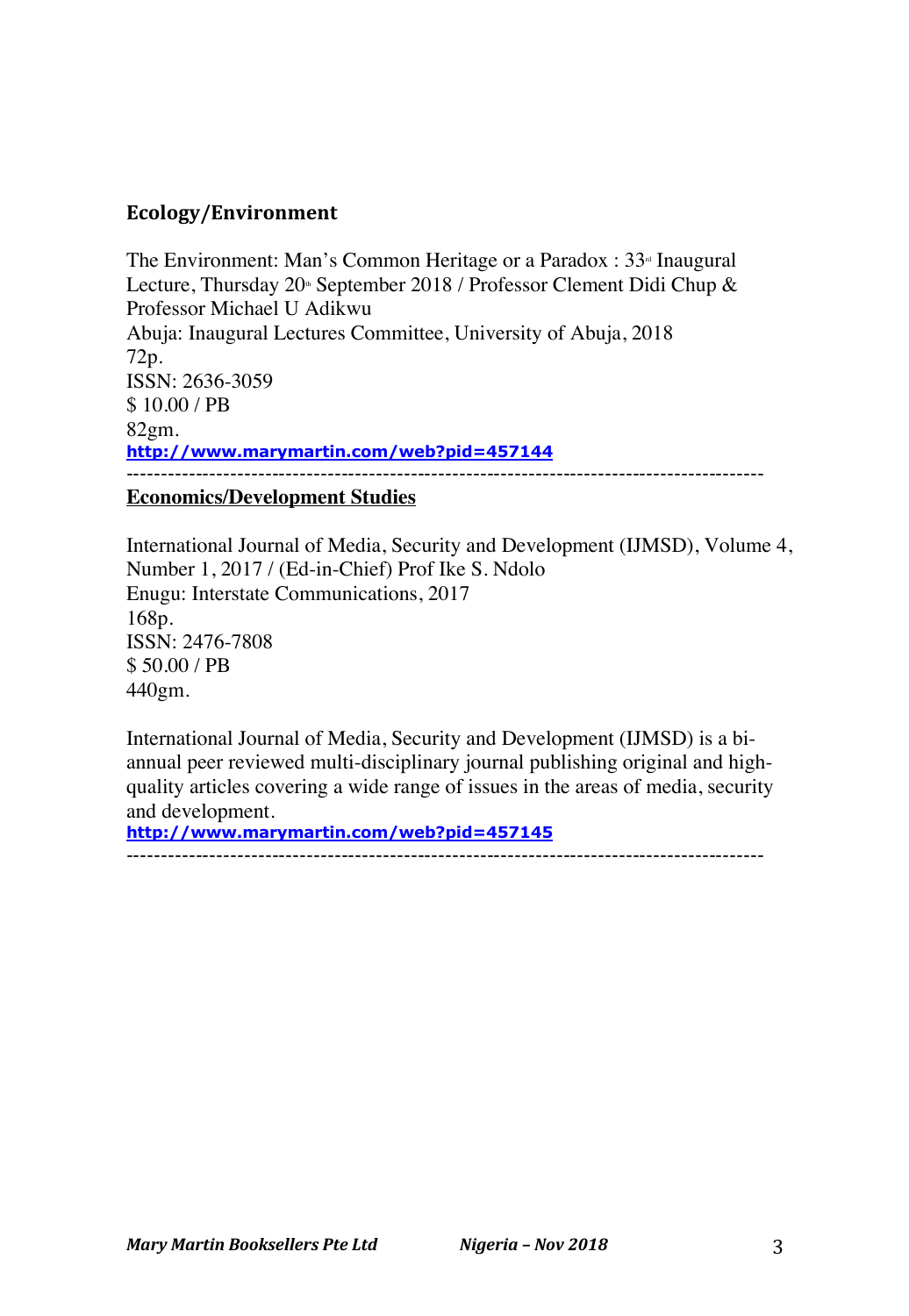The Niger Delta Paradox : Impoverished in the Midst of Abundance / John K. Wangbu Ibadan: Safari Books Ltd., 2018 xx, 214p. ; 229x152mm. Includes Index 9789785598612 \$ 40.00 / PB 372gm.

Many people in the Niger Delta may not have heard of the term "environmental injustice" before, but it is just a new word for an old problem. Environmental justice is based on the principle that all people have a right to be protected from environmental pollution and to live in and enjoy a clean and healthy environment. In the Niger Delta environmental injustice is experienced mostly from the activities of the oil industries which have degraded the land, contaminated the water and polluted the air without proper compensation. Gas leakage is killing many people and continues to have a negative impact on the lives of the people living around the area. The aim of this book is to raise awareness of the issues affecting the Niger Delta region, and to encourage involvement in the cause.

**http://www.marymartin.com/web?pid=457146**

This Way Nigeria : Proposals for Economic Regeneration and Lasting Peace in Nigeria / Obiora Obasi Lagos: Emvirtue, 2018 xii, 272p. 9789789616367 \$ 40.00 / PB 312gm. **http://www.marymartin.com/web?pid=457147** --------------------------------------------------------------------------------

The Political Economy of Rural Development in Nigeria : A Study of Rural Zaria / Isah Mohammed Abbas Zaria: Ahmadu Bello University Press Ltd., 2014 xxix, 434p. Includes Index 9789781256509 \$ 65.00 / PB 756gm. **http://www.marymartin.com/web?pid=457148** --------------------------------------------------------------------------------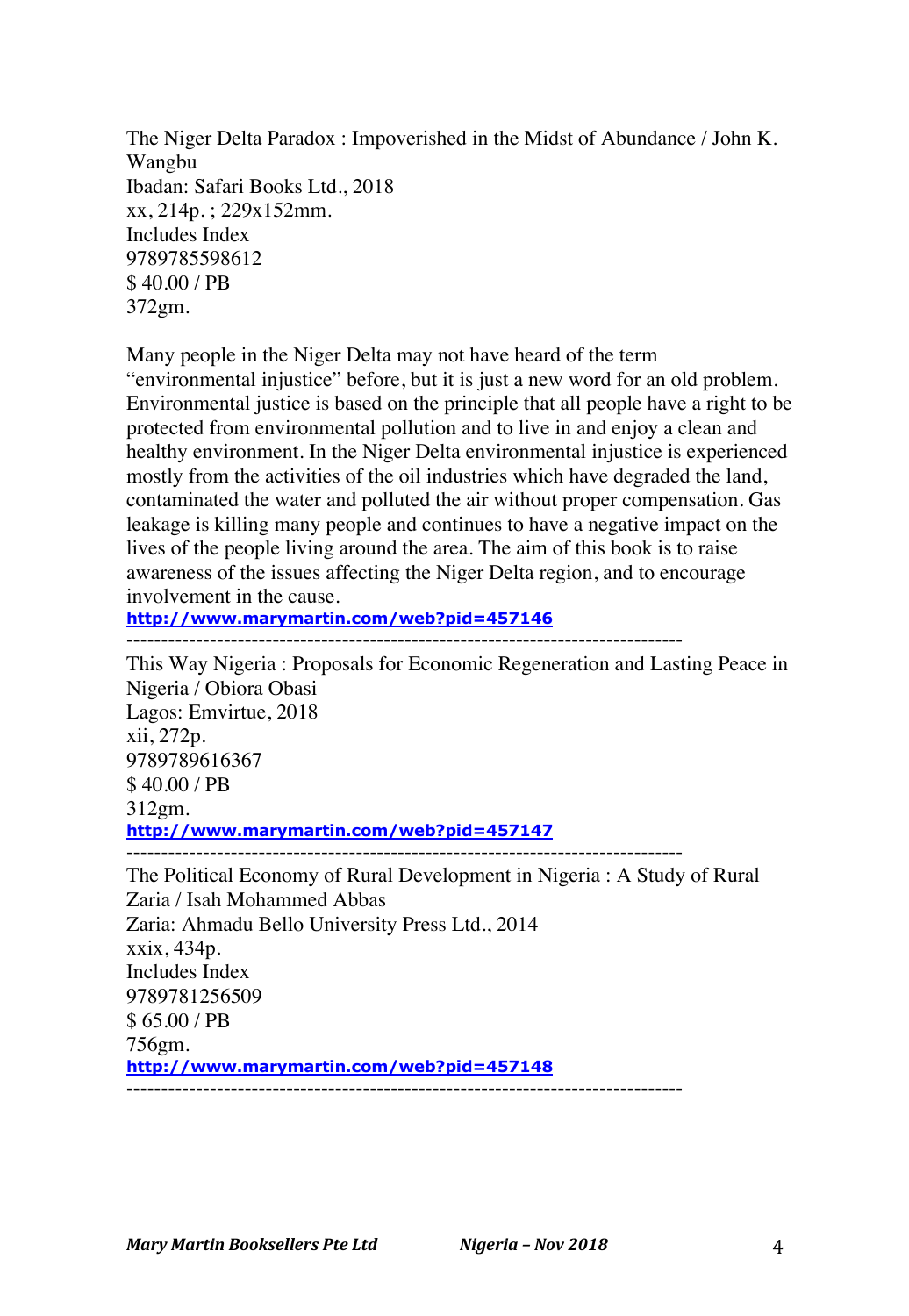Strategic Agenda For Northern Development (STAND) / (Ed) Professor Murtala Sabo Sagagi (et al.) Revised Edition Zaria: ARDP-Arewa Research and Development Right, 2017 xvii, 229p. 9789789573042 \$ 45.00 / PB 630gm. **http://www.marymartin.com/web?pid=457149** --------------------------------------------------------------------------------

Education and Development in Nigeria : The Way Forward / Musa Balarabe Zaria, Kaduna: Sunjo A.J. Global Links Ltd, 2018 xiv, 174p. Includes Index 9789789668168 \$ 40.00 / PB 352gm. **http://www.marymartin.com/web?pid=457150** --------------------------------------------------------------------------------

# **History**

Beyond Fairy Tales : Selected Historical Writings of Dr. Yusufu Bala Usman (New Edition) / Dr. Yusufu Bala Usman Second, Enlarged Edition Zaria: Abdullahi Smith Center for Historical Research, 2014 xii, 226p. Includes Index 9782557325 1. Usman, Yusufu Bala, 1945-2005. 2. Nigeria – History. \$ 40.00 / PB 340gm. **http://www.marymartin.com/web?pid=457151** ------------------------------------------------------------------------------------------ Daular Gwandu da Tarihin Sarakunan Da Suka Mulke Ta Zuwa Yanzu / Usman Dalhatu Zaria: Woodpecker Communication Services, 2016 xviii, 304p. In Hausa Language 978978083073 \$ 80.00 / HB 662gm. **http://www.marymartin.com/web?pid=457152** ------------------------------------------------------------------------------------------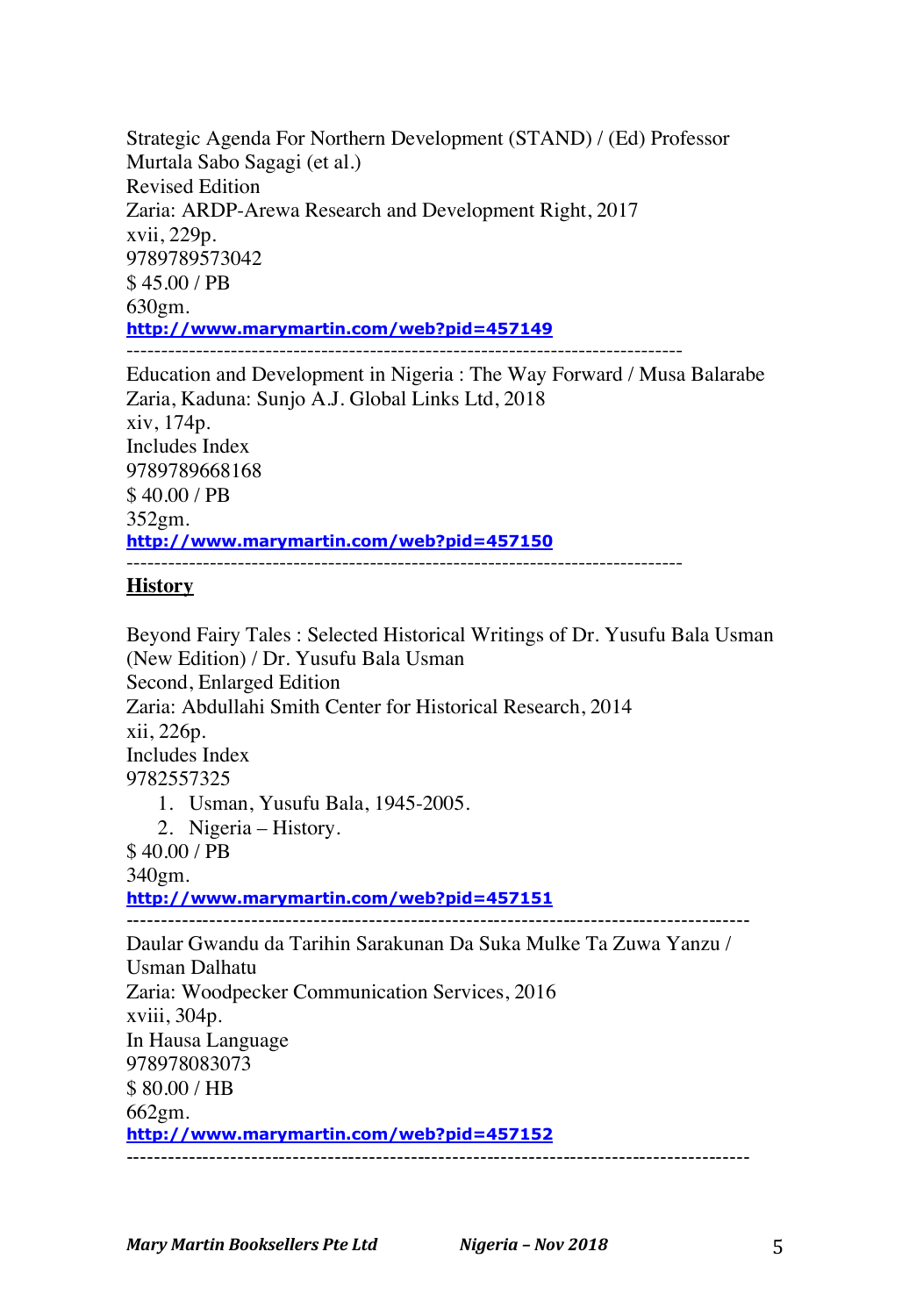Major-General Muhammadu Iliyasu Bashar CFR (M.D. Jega) : The  $20<sup>th</sup>$  Emir of Gwandu / Usman Dalhatu Zaria: Woodpecker Communication Services, 2016 xxi, 543p. Include Bibliography 9789780830755 \$ 80.00 / PB 1080gm. **http://www.marymartin.com/web?pid=457153** ------------------------------------------------------------------------------------------

### **Law**

Fundamental Principles of Nigerian Criminal Law / Esa O. Onoja Keffi Nasarawa State: Greenworld Publishing Company, 2015 xxx, 670p. Includes Index 9789785289220 1. Criminal law -- Nigeria. \$ 65.00 / PB 1120gm. **http://www.marymartin.com/web?pid=238139** ------------------------------------------------------------------------------- Standardization and Quality Regulation in Africa : Institution and Legal

Frameworks / Paul Tavershima Mamnenge Angya Makurdi: Aboki Publishers, 2016 xxvi, 262p. Includes Index ; Bibliography 9789788512417 \$ 50.00 / PB 404gm.

This book is an in-depth study and analysis of the concept of standardization and quality regulation and quality regulation as a legal instrument for the development of Africa. It shows how standardization facilitates trade and economic integration into the global economy as well as the protection of African consumers. The book discloses that whilst standardization is pivotal to the sustainable economic growth of Africa, law and legislation are crucial in driving standardization and quality regulation trends on the African continent. The work advocates for a coherent and dynamic legal framework for standardization and regulatory activities in Africa with a view to harmonizing common rules, regulations, and practices that could facilitate cooperation and coordination of trade-related economic activities.

**http://www.marymartin.com/web?pid=250513**

----------------------------------------------------------------------------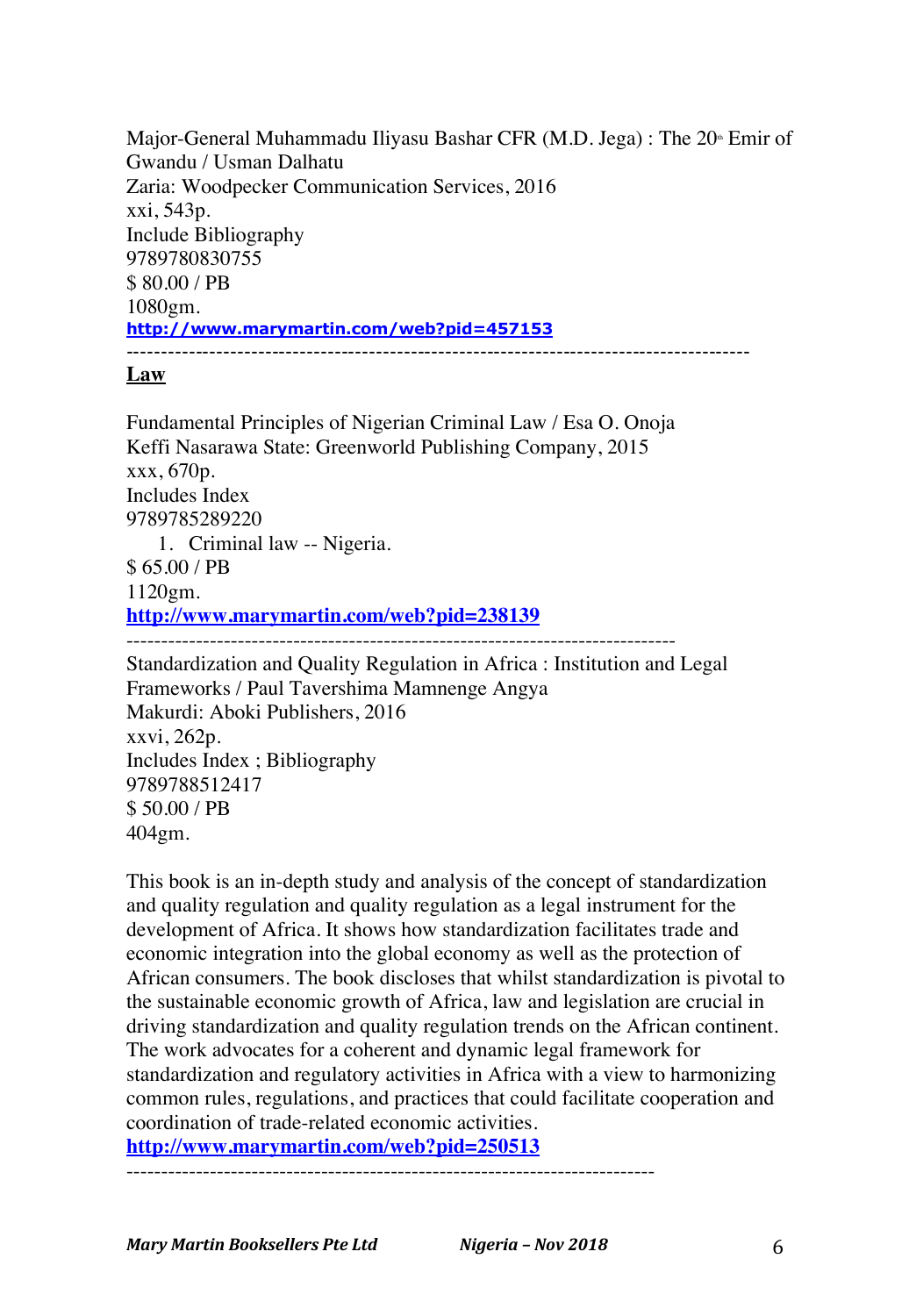Law and practice of Meetings in Nigeria / Camillus Obetta Ugwu Zaria, Kaduna State: Ahmadu Bello University Press Limited, 2018 xxv, 266p. Includes Index 9789788536239 \$ 45.00 / PB 330gm. **http://www.marymartin.com/web?pid=457154** ----------------------------------------------------------------------------

Law on Prevention and Detection of Crimes by the Police in Nigeria / Solomon Ehigiator Arase Lagos: Malthouse Press Limited, 2017 304p. Includes Index ; Bibliography 9789789584451 1. Nigeria Police Force. 2. Police – Nigeria.

- 3. Law enforcement Nigeria
- \$ 45.00/ PB
- 332gm.

Law On Prevention And Detection Of Crimes By The Police In Nigeria is a doctrinaire research which was successfully undertaken by the author at the Faculty of Law of Ambrose Alli University, Ekpoma, Edo State. Expectedly, the treatise has a robust research base on which the superstructure of the legal and legislative epistemology regarding prevention and detection of crimes by the Nigeria Police is established. And, this is identifiable from the beginning of the book to its very conclusion, which, as the author remarks, draws information from both primary and secondary sources. **http://www.marymartin.com/web?pid=457155**

----------------------------------------------------------------------------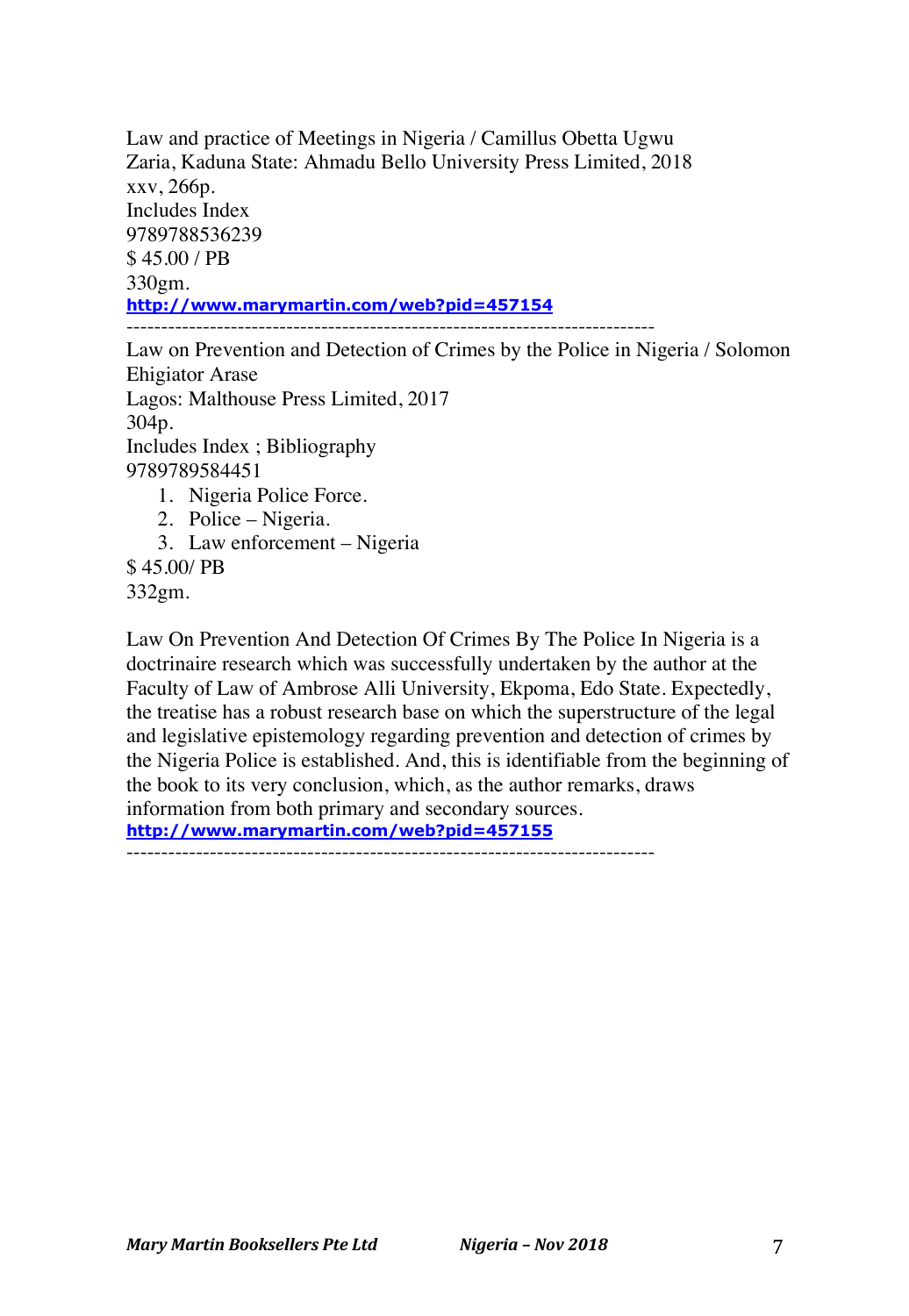The Law, Police, Mob Justice, Gunshot Victims and Human Rights Enforcement In Nigeria / Hon. Justice (Princess) Eunice A. Alade Ife-Ife: Obafemi Awolowo University Press, 2017 xvi, 192p. Includes Index 9781361956

- 1. Police corruption -- Nigeria.
- 2. Police ethics -- Nigeria.
- 3. Judicial corruption -- Nigeria.
- 4. Judicial ethics -- Nigeria.
- 5. Criminal justice, Administration of -- Moral and ethical aspects -- Nigeria.
- 6. Violent crimes -- Nigeria.

\$ 50.00 / PB

380gm.

**http://www.marymartin.com/web?pid=457156**

----------------------------------------------------------------------------

Law and Practice of University Governance in Nigeria in Honour of Professor Saburi Adejimi Adesanya / (Ed) Professor Olusesan Oliyide Lagos: TOG Publishers, 2018 2v. (1242p) 9789789642106 \$ 150.00 (Set) 2400gm. **http://www.marymartin.com/web?pid=457157** ----------------------------------------------------------------------------

Topical Issues On Nigerian Tax Laws and Related Areas, Volume 2 / (Eds) Prof. J.A.M. Agbonika, Josephine A.A. Agbonika & Olokooba Saka Muhammed Lokoja, Kogi State: College Law, Salem University, 2018 xlviii, 532p. Includes Index 9789785025125 \$ 75.00 / PB 852gm. **http://www.marymartin.com/web?pid=457158** ----------------------------------------------------------------------------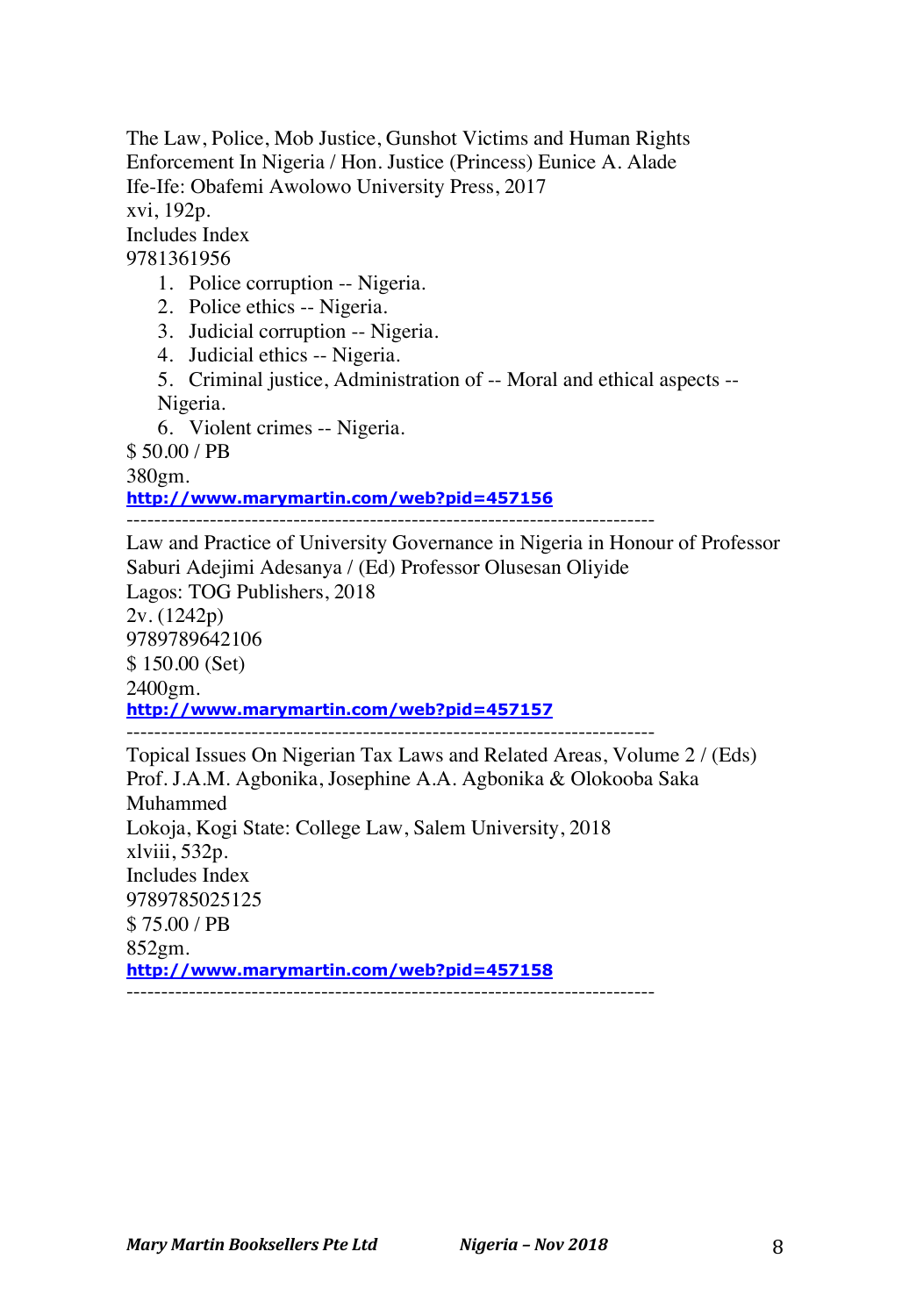# **Linguistics**

African Proverbs From Yorubaland / F. I. Sotunde Nigeria: Francis Heritage Publishers, 2018 xiv, 168p. 9789785593105 \$ 30.00 / PB 242gm. **http://www.marymartin.com/web?pid=457159**

No Language Left Behind : Indigenous African Languages, Educational Policies and Sustainable Development : 31st Inaugural Lecture, Thursday, 26th July 2018 / Professor Appolonia Uzoaku Okwudishu 100p. ISSN: 2636-3059 \$ 10.00 / PB 106gm. **http://www.marymartin.com/web?pid=457160** -------------------------------------------------------------------------------

Translation and Language Studies in Nigeria : A Festschrift in Honour of Professor Amos Amechi / (Eds) Ihechi Nkoro & Chidinma Okeogu Enugu: Rhyce Kerex Publishers, 2018 xxxii, 380p. 9789785408843 \$ 75.00 / PB 782gm. **http://www.marymartin.com/web?pid=457161** -------------------------------------------------------------------------------

Literary and Linguistic Perspective on Orality, Literacy and Gender Studies : A Celebration of Oluwtoyin Jeged @60 / (Eds) Ayo Osisanwo, Kazeem Adebiyi-Adelabu & Adebayo Mosobalaje Ibadan: Krafts Book Limited, 2018 xxiv, 626p. Includes Index 9789789185252 \$ 100.00 / PB 1070gm. **http://www.marymartin.com/web?pid=457162** -------------------------------------------------------------------------------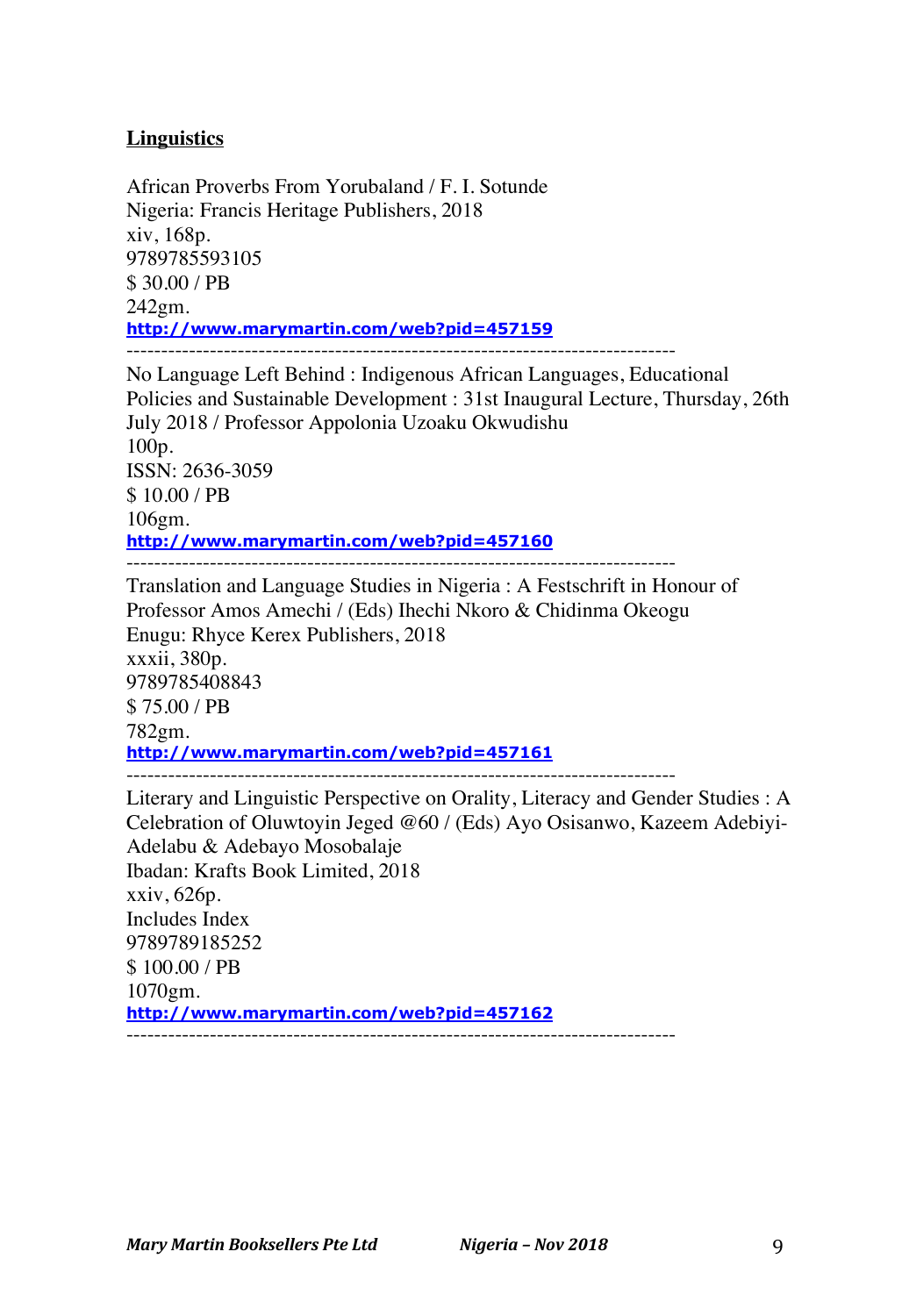## **Literature**

Modukpe – The Shattered Dream : A Novel / Adelaide Fassinou (Translation) Omotayo Siwoku-Awi Nigeria : Omotayo Siwoku-Awi, 2017 161p. 9789789611 \$ 16.00 / PB 188gm.

Translated from French **http://www.marymartin.com/web?pid=457163** ------------------------------------------------------------------------------

The Throes of a Fall / Lawal Ahmed Zaria: Mumtaz Press Nig. Ltd., 2017 ii, 138p. 9789781943065 \$ 16.00 / PB 104gm. **http://www.marymartin.com/web?pid=457164** ------------------------------------------------------------------------------

## **Politics**

Issues In Intergovernmental Relations : A Nigerian Perspective / Jeremiah Tersur Vambe Abuja: Chartered Graphic Press, 2018 xii, 236p. 9789789690626 \$ 25.00 / PB 308gm. **http://www.marymartin.com/web?pid=457165** ----------------------------------------------------------------------------

A Critical Analysis of the Nigerian National Pledge : I Pledge To Nigeria My Country / Age Beeka Nigeria: Uptime Records Limited (BeekaBooks), 2017 212p. \$ 35.00 / HB 354gm. **http://www.marymartin.com/web?pid=457166** -------------------------------------------------------------------------------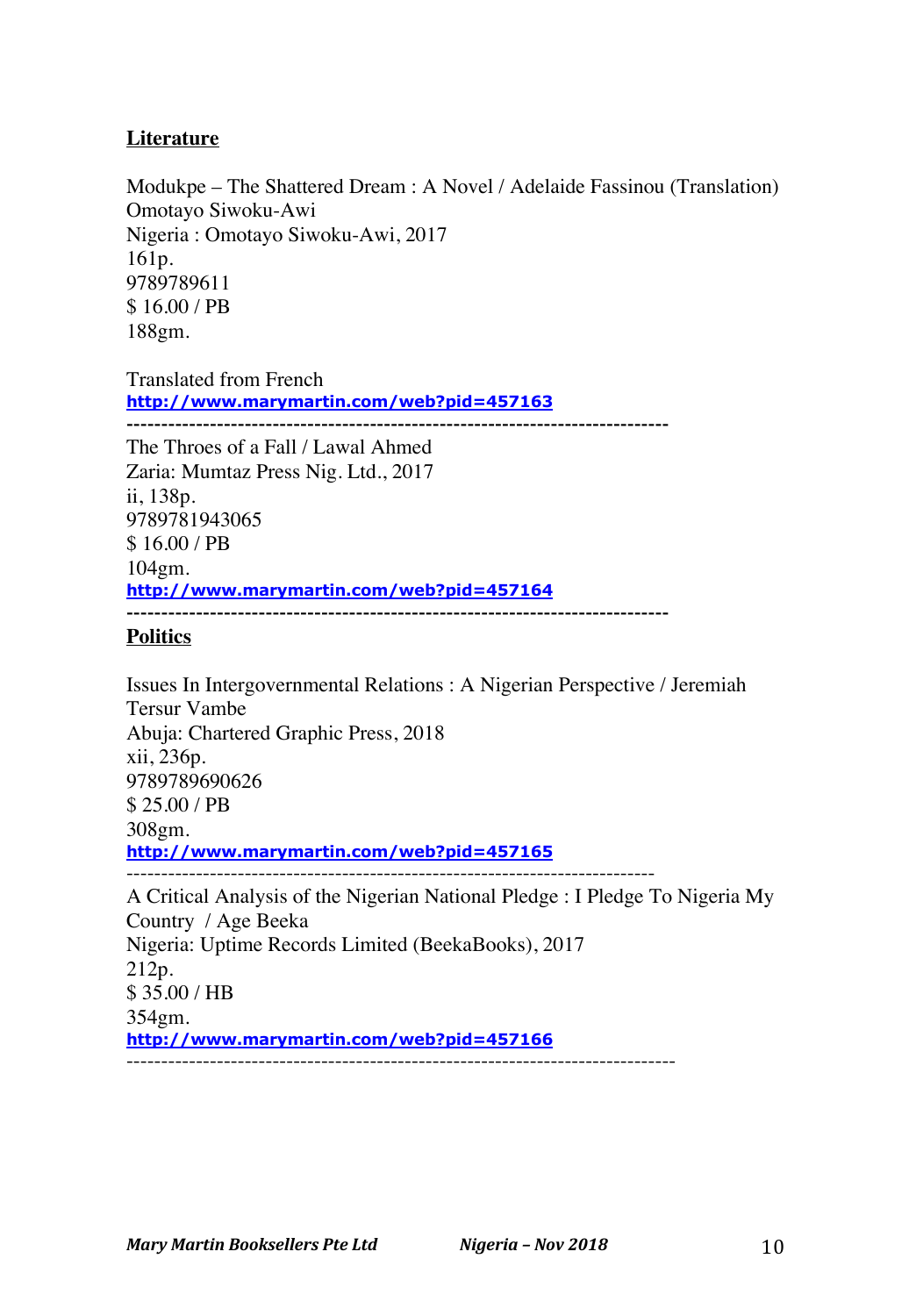Nigeria and Her Path to Doom / Arthur Agwuncha Nwankwo Enugu: Fourth Dimension Publishing Co. Ltd., 2018 xii, 188p. Includes Index 9789782904430 \$ 40.00 / PB 220gm. **http://www.marymartin.com/web?pid=457167**

Crisis of Governance in Nigeria / Ben Nwabueze Ibadan: John Archers (Publishers) Ltd., 2018 xviii, 402p. Includes Index 9789785593600 \$ 75.00 / PB 686gm. **http://www.marymartin.com/web?pid=457168** -------------------------------------------------------------------------------

Rethinking Leadership for Nigeria's Development : An Ibibio Ethics as Paradigm to Ethical Leadership / Odumayak Okpo Ibadan: Hope Publications Ltd., 2018 52p. 9789789191468 \$ 8.00 / PB 78gm.

It is common to hear people say that ethics is of little concern to business persons. It is said that ethics is ethics and business is business. This paper is an attempt to examine the relationship between ethics and business, in the light of Locke's moral philosophy. Morality, according to Locke is based on the command of God. He also maintains that morality is capable of demonstration like mathematics. The basic principles of morality are decreed by God and are also self-evident. From these self-evident principles, Locke asserts that detailed rules of human conduct can be deduced, with certainty as in mathematics. The enterprise of business is not distinct from the enterprise of life, because they share the same bottom line - people. Therefore, as in the rest of life, business is required to ask the question: What ought to be done in regard to others? This paper is an attempt to respond to this question and also try to show that unethical business practices are at the root of the ruining of business enterprises.

**http://www.marymartin.com/web?pid=457169**

--------------------------------------------------------------------------------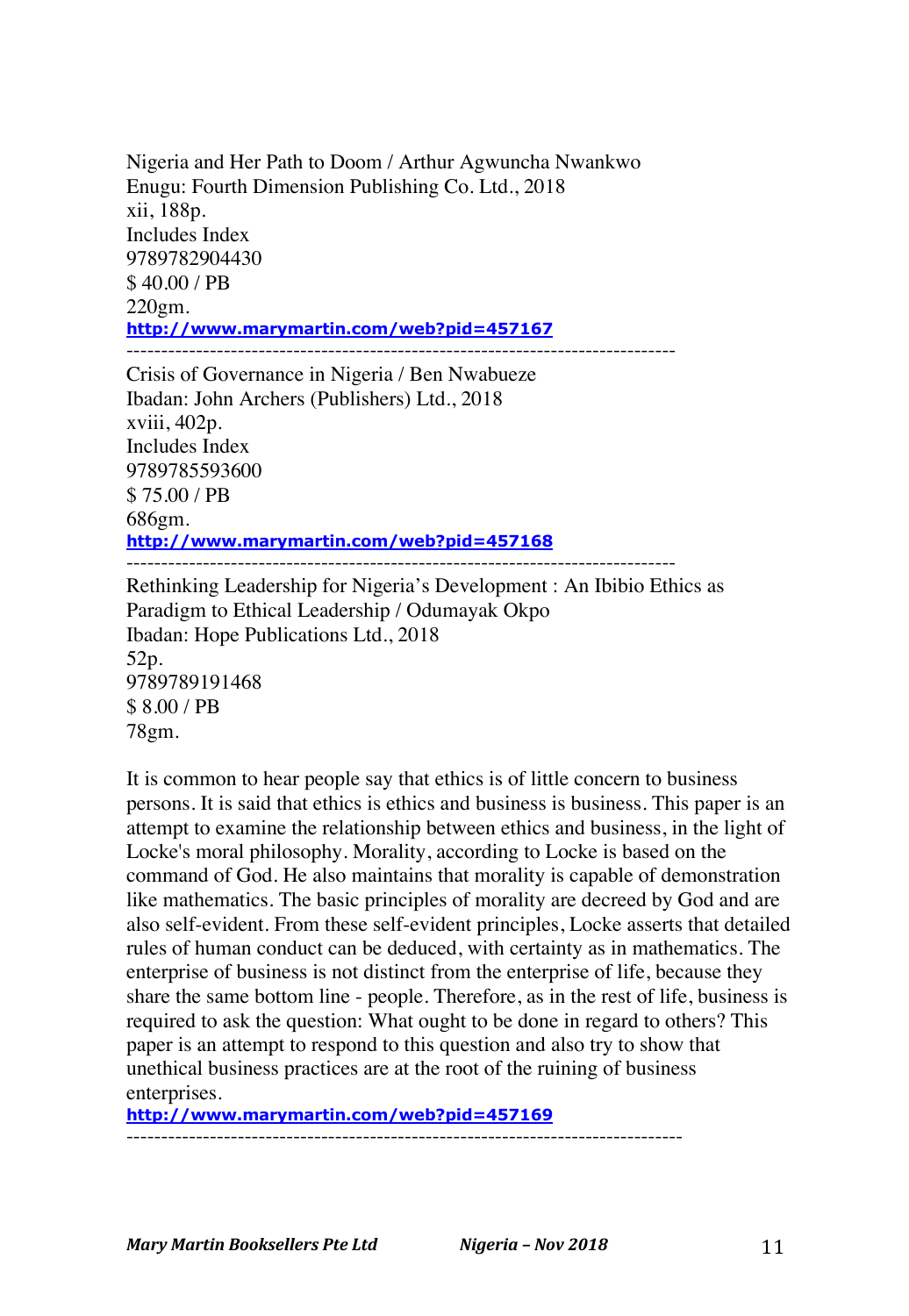Democratic Institutions and Nigerian Military Regimes 1966-1999 / Margaret Aladi Shaibu Kaduna: Nigerian Defence Academy, 2017 xxiii, 467p. 9789789673292 \$ 75.00 / PB 828gm. **http://www.marymartin.com/web?pid=457170** -------------------------------------------------------------------------------

Development Communication in Governance in Nigeria : People at the Centre of Communication? : An Inaugural Lecture of Nnamdi Azikiwe University, Awka / Prof. Chinyere Stella Okunna Enugu: Noben Press Ltd., 2018 xii, 88p. 9789785554052  $43<sup>d</sup>$  Inaugural Lecture, Thursday 21 June, 2018 \$ 18.00 / PB 144gm. **http://www.marymartin.com/web?pid=457171** -------------------------------------------------------------------------------

The Manipulation of Religion in Nigeria 1977-1987 / Yusuf Bala Usman Zaria: Centre for Democratic Development, Research and Training, 1987 (2nd Reprint 2014)

vi, 172p.

9782557080

- 1. Church and state -- Nigeria.
- 2. Nigeria -- Religion.
- 3. Nigeria -- Politics and government -- 1960-
- 4. Nigeria -- Politics and government.
- 5. Nigeria -- Religion -- Political aspects.

\$ 40.00 / PB

250gm.

**http://www.marymartin.com/web?pid=457172**

Politics : Concepts Principles and Issues / Ishaya Sarki Habu Zaria: Faith International, 2018 xxiv, 472p. Includes Index 9789789201955 \$ 45.00 / PB 534gm. **http://www.marymartin.com/web?pid=457173** -------------------------------------------------------------------------------